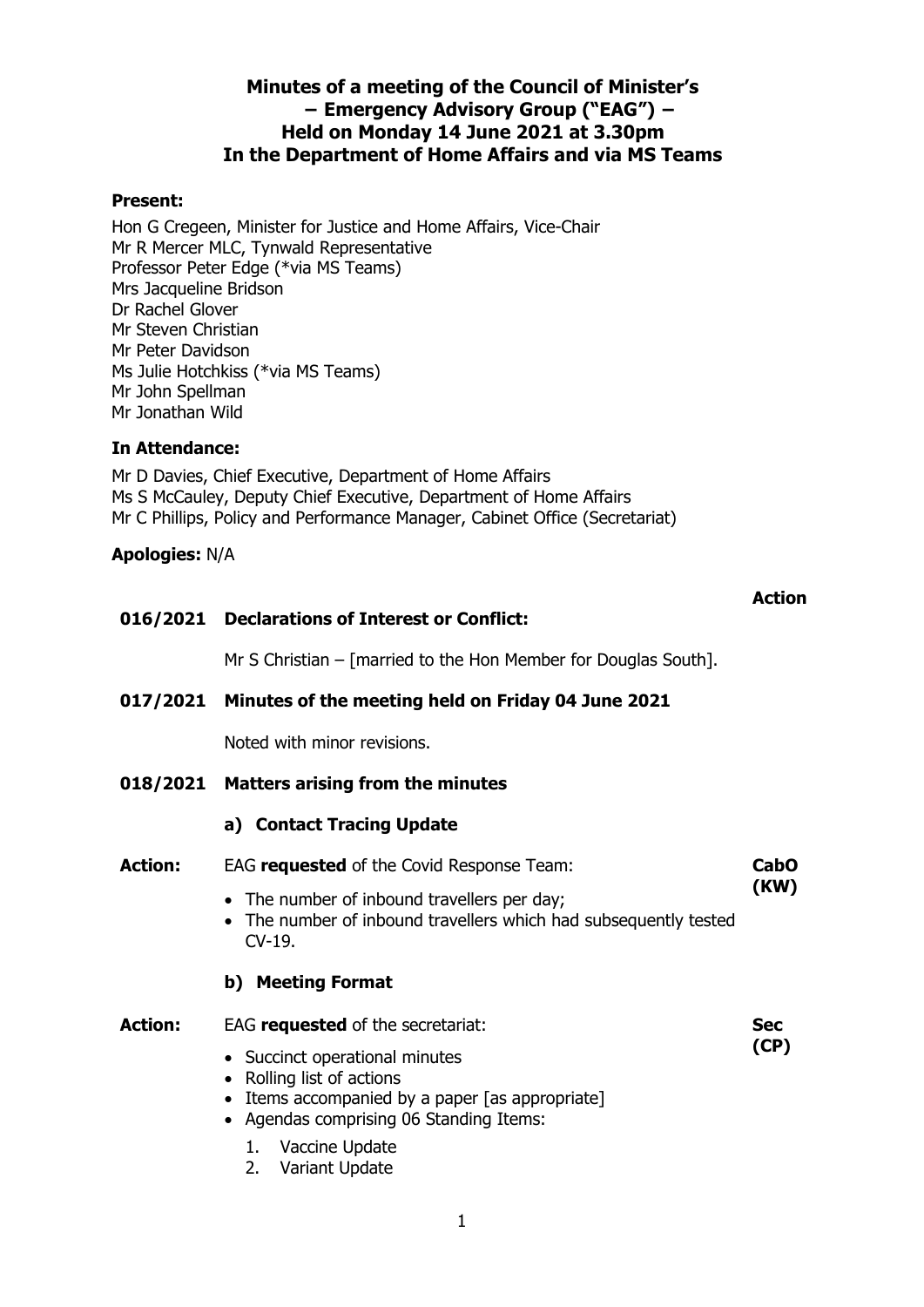- 3. Mitigation [Outbreak Management Plan]
- 4. Communications
- 5. Community Support
- 6. Economic Impact

**Mr M Lewin, Chief Executive Office, Department of Enterprise (c/o Cabinet Office) – in attendance for the following item:**

### **019/2021 Feedback from the Council of Ministers and Discussion in respect of the CV-19 Response:**

There followed a summary of the considerations of Council on 10 and 14 June 2021, including an overview of the decisions reached to-date.

EAG's advice to be circulated ahead of future Tynwald Members Briefings – so as to inform and assist decisions considered at pace.

There followed a discussion in respect of effective public communication of forthcoming milestones – including EAG's recommendation to upskill both content and resource, with use of other forms of media outlet to disseminate messages to all ages.

**CabO Comms (JD)**

In respect of available data, EAG noted caution should be used when dealing with small data sizes.

Regarding the potential use of technology to facilitate a vaccinated travel regime, EAG noted the need for inclusivity and consideration of the elderly and those less technically enabled.

On the Outbreak Management Plan, Mr Lewin advised that revisions were proposed, including in respect of mitigations, so as to align with the direction that Council – and ultimately Tynwald – might wish to make.

EAG noted that the Government's direction of travel was toward creating an acceptable level of risk – moving from eliminating the virus, to living with it – with the correct personal choices adopted for each individual.

EAG noted that double vaccination reduced risk of serious illness but was this was not guaranteed  $-$  a public awareness piece around such was discussed.

Regarding revised Public Health Regulations, EAG received advice in respect of the suitability of the legislation to respond to potential scenarios and vaccination status – and noted potential solutions to decision making during the election purdah period.

**Papers 003/2021 + 004/2021**

**Sec (CP)**

### **Action: Secretariat to forward Public Health Regulations commentary to the Cabinet Office/HMAG for information.**